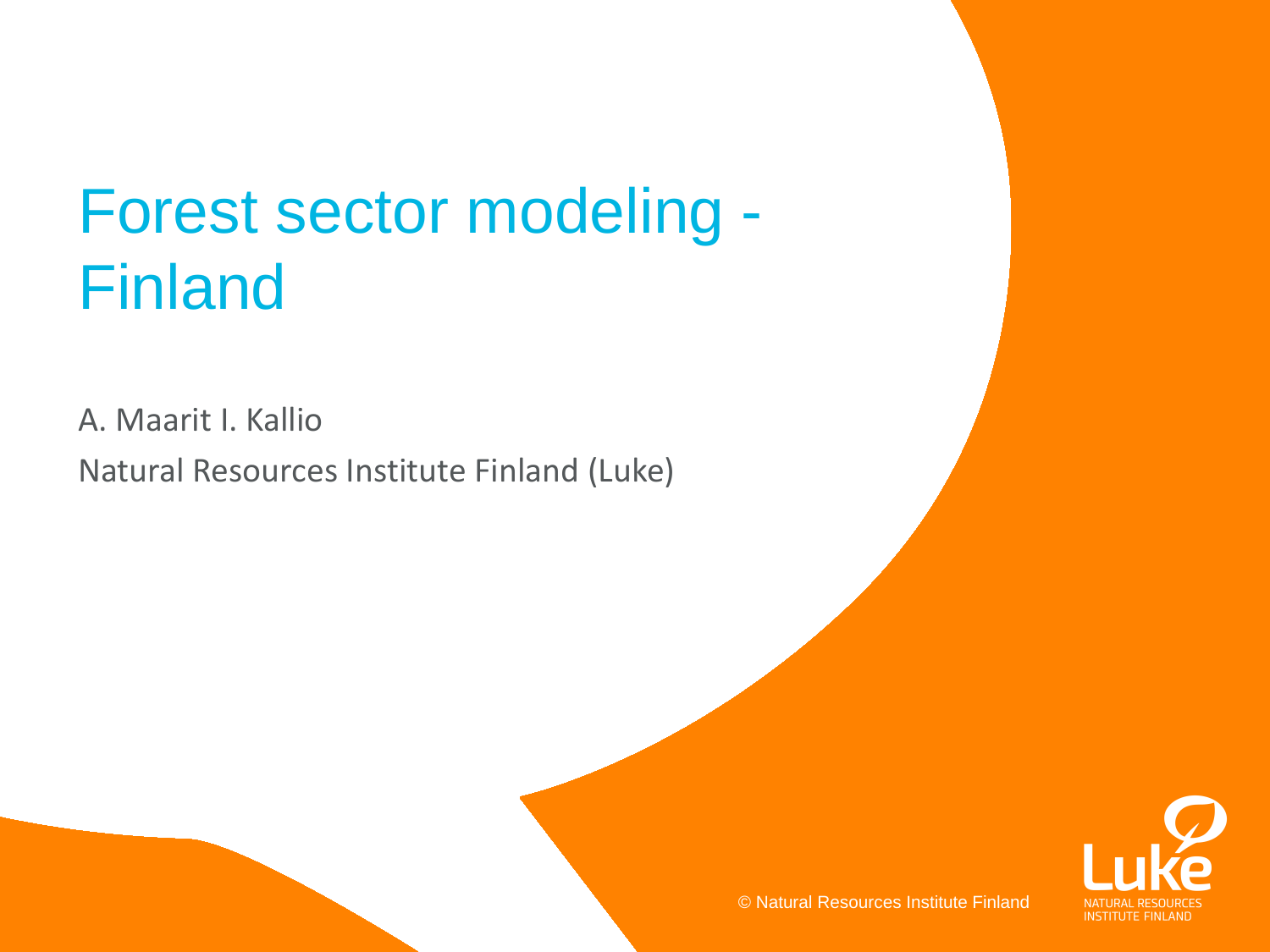- Relatively long tradition of forest sector modelling and also use of models to support national policies:
	- Finnish scientists, Risto Seppälä & Markku Kallio were leading the development of the global forest sector model GTM at IIASA (1980-1985)
	- Before and parallel to GTM, already modelling activities on the Finnish forest sector. The logic of MESSU-model by Kuuluvainen, Seppälä & Seppälä was based on system dynamics rather than economic theory. Used for policy planning.
- M. Kallio developed a code for adapting the IIASA model for national applications:
	- in Finland, so called Mini-GTM was born soon after IIASA's GTM (policy support + applications in several masters' © Natural Resources Institute Finland theses)NSTITUTE EINLAND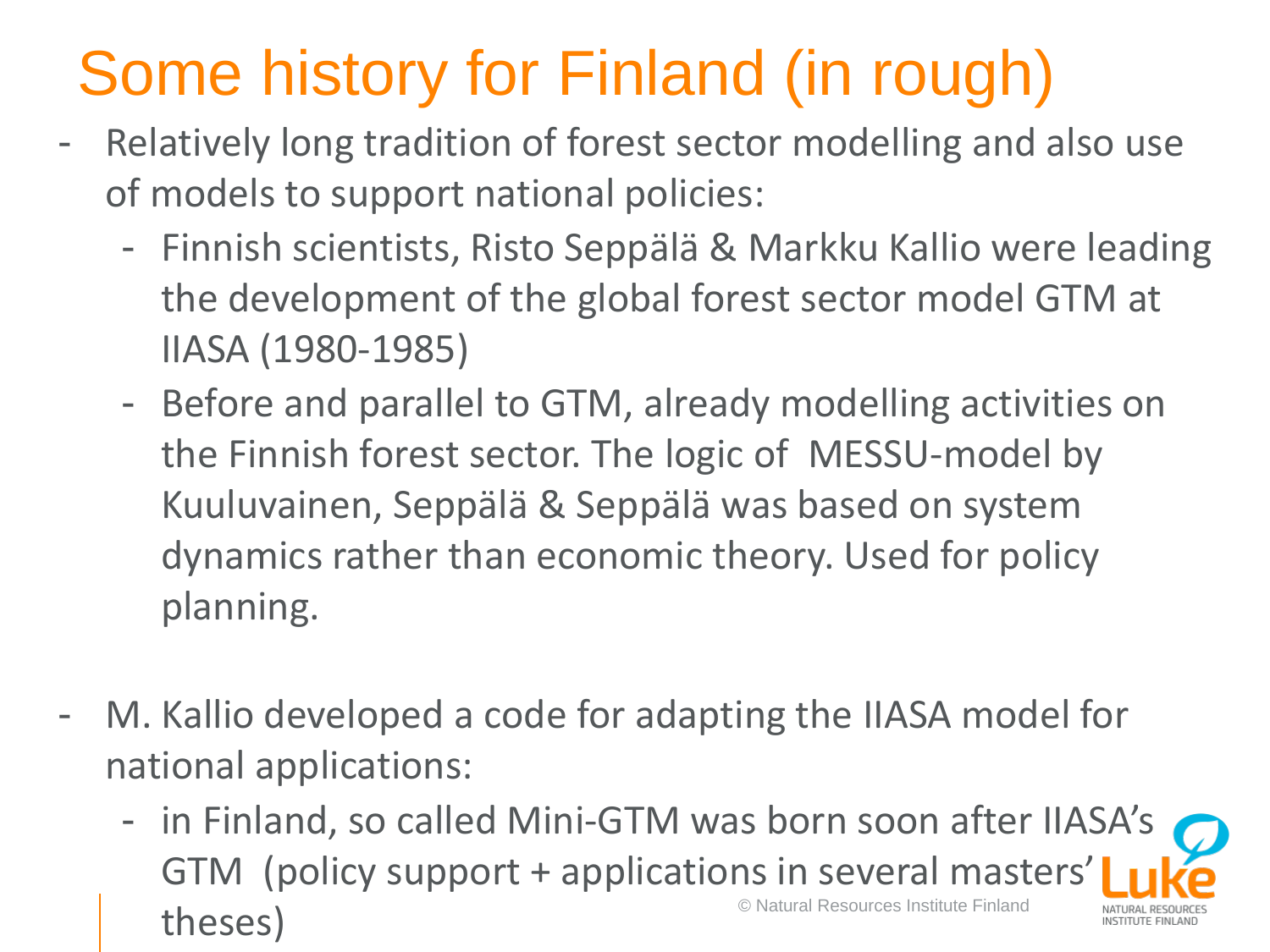- The SF-GTM was first used in Ronnila (1991). Extension of the Mini-GTM to 18 Finnish regions and RoW with the Fortran code by M. Kallio & the mill-level data by Ronnila. (Similarities to GTM, but not identical)
- Note that, tools like GAMS with integrated solvers were not available/widely used in 1980s – early 1990s. The SF-GTM solved the NLP –problem by using the method developed by Kallio and Salo (tatonnement).
- © Natural Resources Institute Finland - SF-GTM extended to include the forest industries in Europe at more detailed level (production capacities of paper products at company level  $) \rightarrow$  addressing the impact of *imperfect competition* and *company mergers* in the paper markets (Ronnila 1995, IIASA Wp)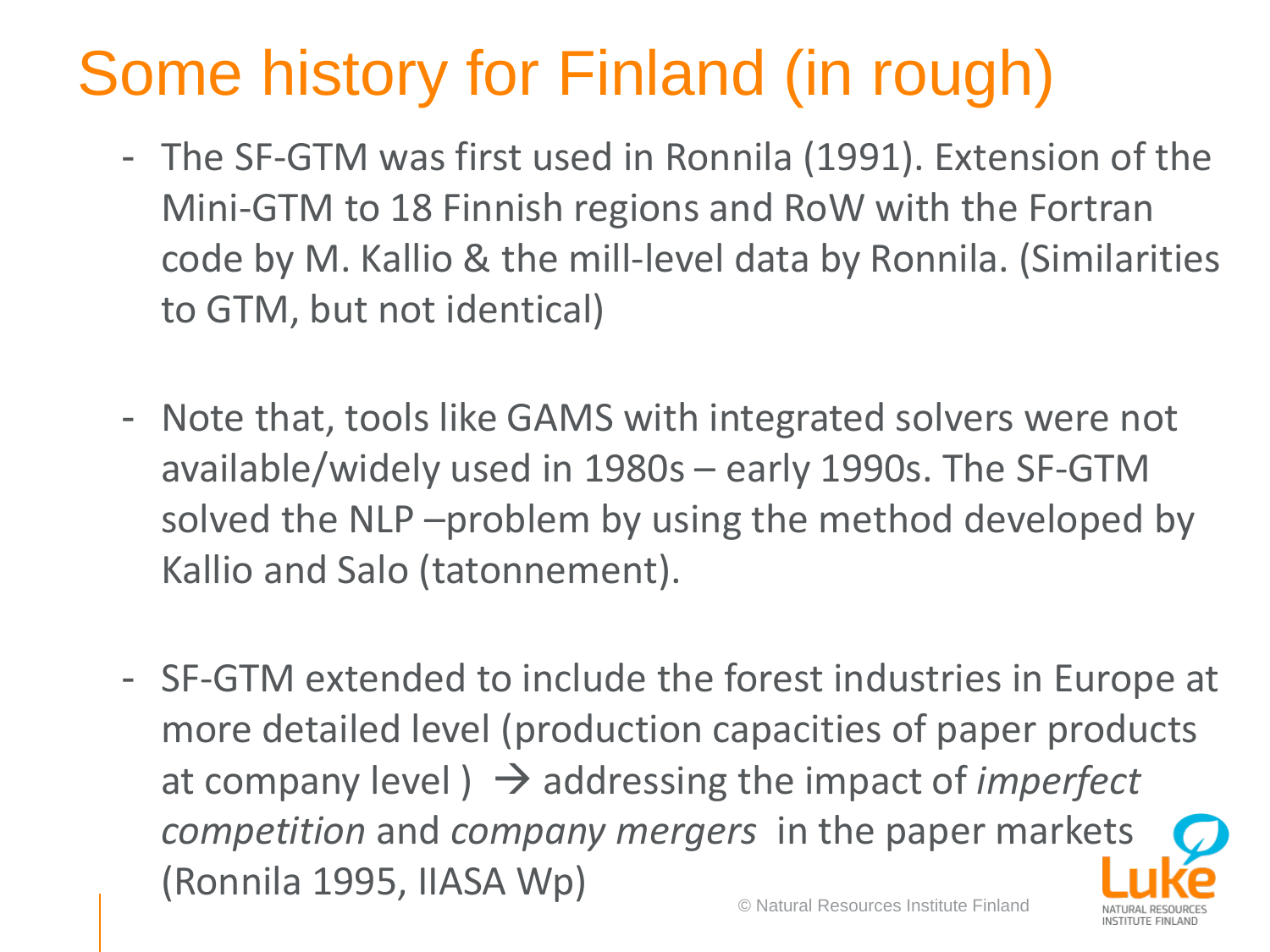- MELA forestry model simulating and optimizing the Finnish forests at stand level, first introduced in 19xx, was more and more actively used for tailored analyses since 1996.
- SF-GTM was shifted to GAMS by Ronnila. The GAMS code was further adapted to two global forest sector models
	- a global forest sector model for a Finnish forest company interested in particular of the impact of mergers (1996);
	- EFI-GTM, without the company level component and imperfect competition (1996-97).

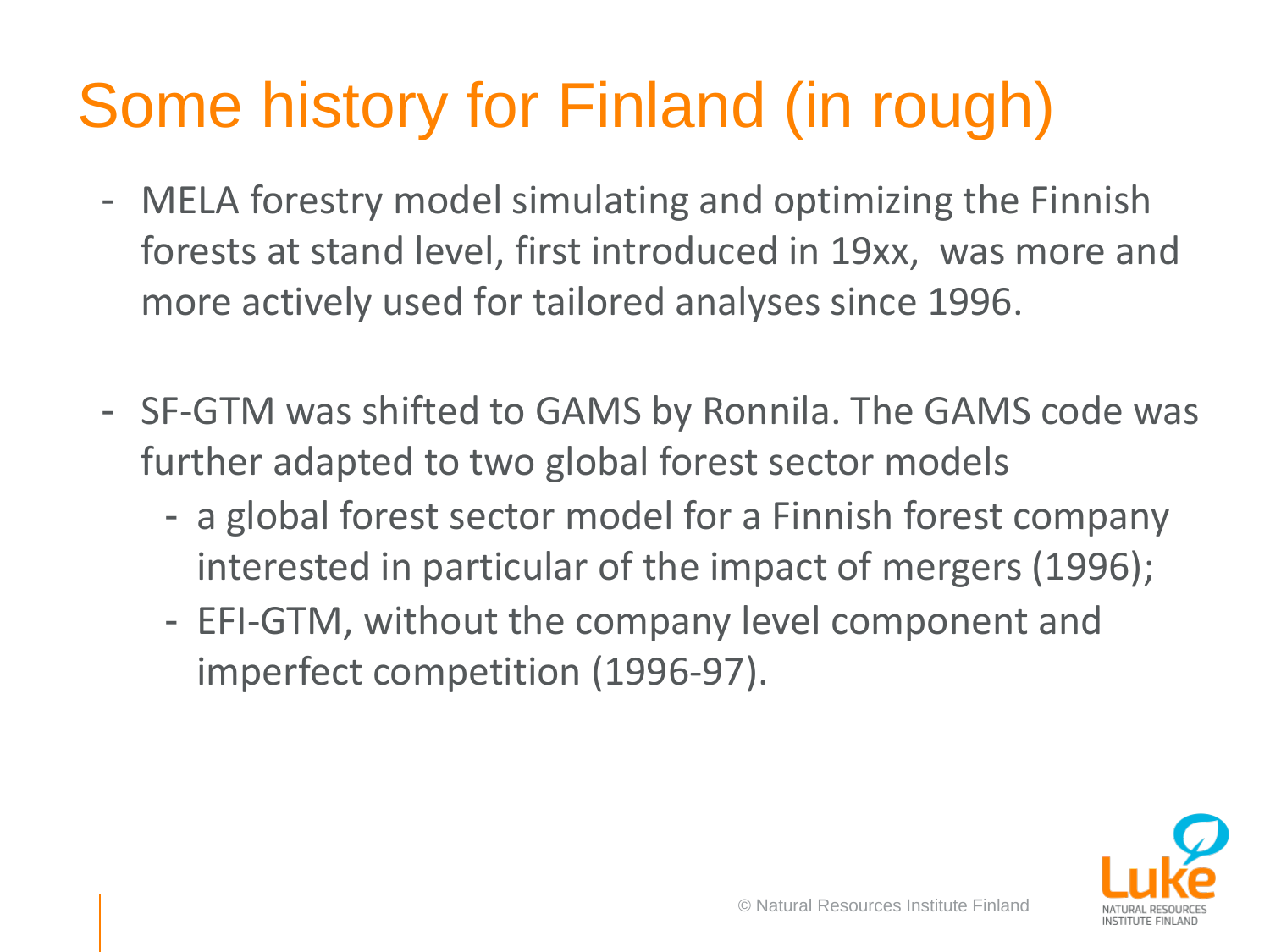- SF-GTM was taken from "naftaline" and updated at Metla in 2005 and used in policy support e.g., to
	- address the impacts of forest conservation policies (METSO)
	- support the formation of national forest programme 2015.
	- make a baseline for the Finnish use of forest (Kyoto reference)
	- consider impacts of Russian wood export tax
- Development of FinFEP model by Uusivuori et al. started in 2007 at Metla. The dynamic regionalised model for wood-using sectors is now also is use.

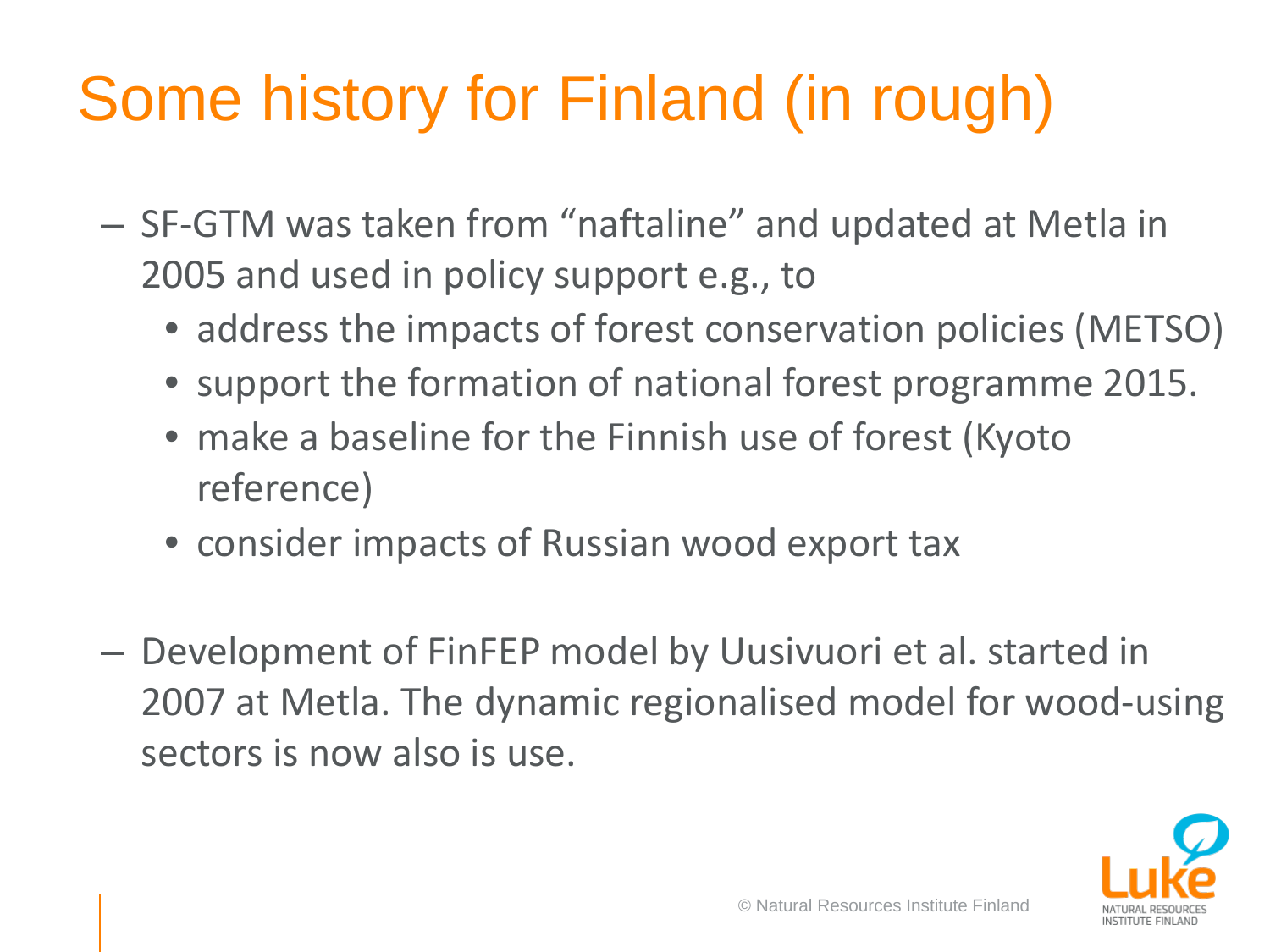- For-Ener, the partial equilibrium model with supply and demand (heat and power plants, biorefineries) for forest chips at municipal level was developed in 2008 (Kallio)
- For-Ener merged to SF-GTM to allow the complete scrutiny of wood supply and demand for energy
- SF-GTM disaggregated from forest center level to municipal level in all aspects (2016).

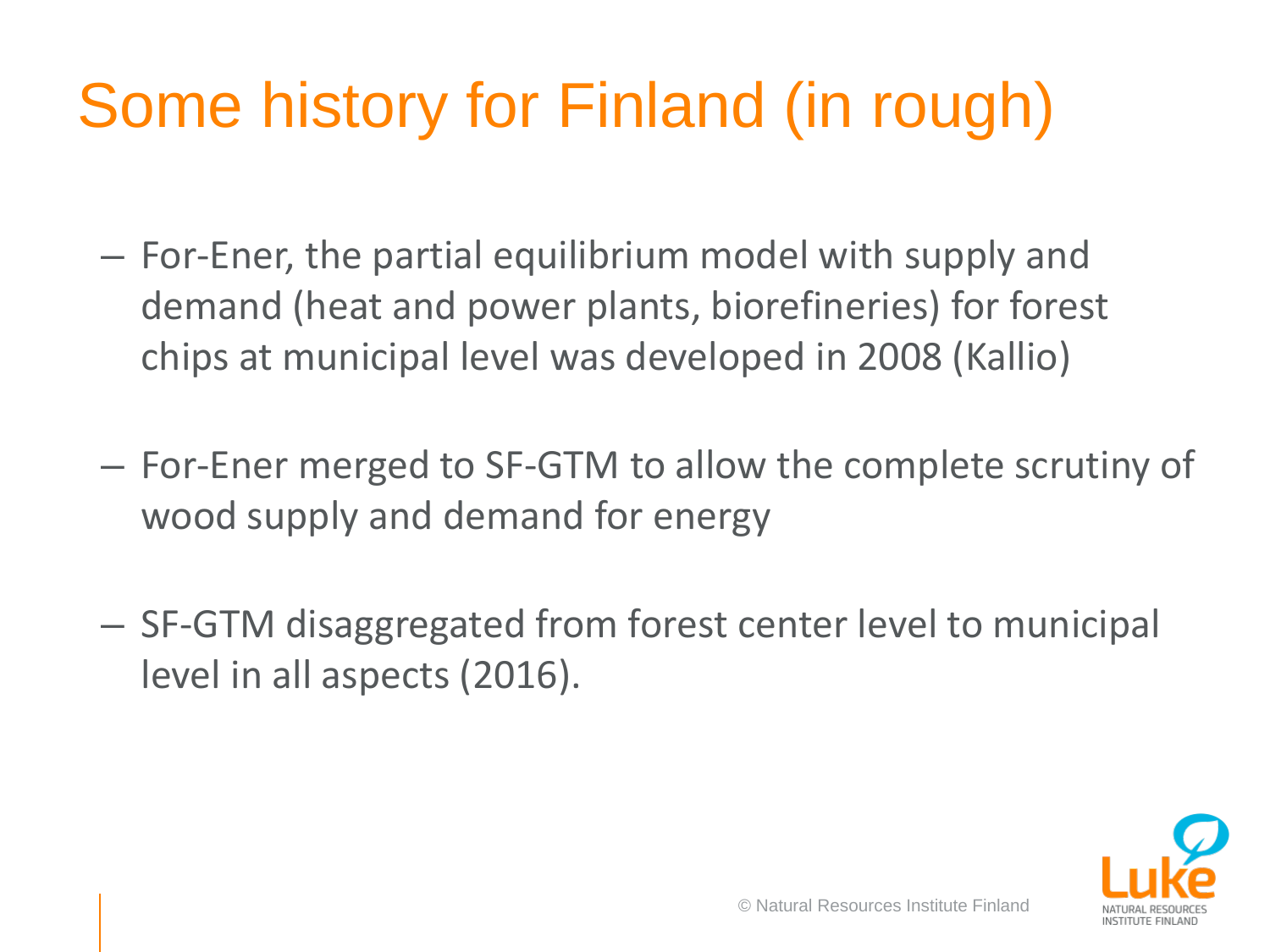## Models on forest sector in active use

### **Forestry models** (at Luke)

- ( Motti stand simulator)
- Mela

### **Partial equilibrium models** for the forest sector (at Luke)

- SF-GTM
- FinFEP
- (EFI-GTM, global with Finland as a region)

**General equilibrium models** also exist with some forest sector details (outside Luke):

- Perhaps the most used for policy-support is **Finage** (former Vattage by J. Honkatukia).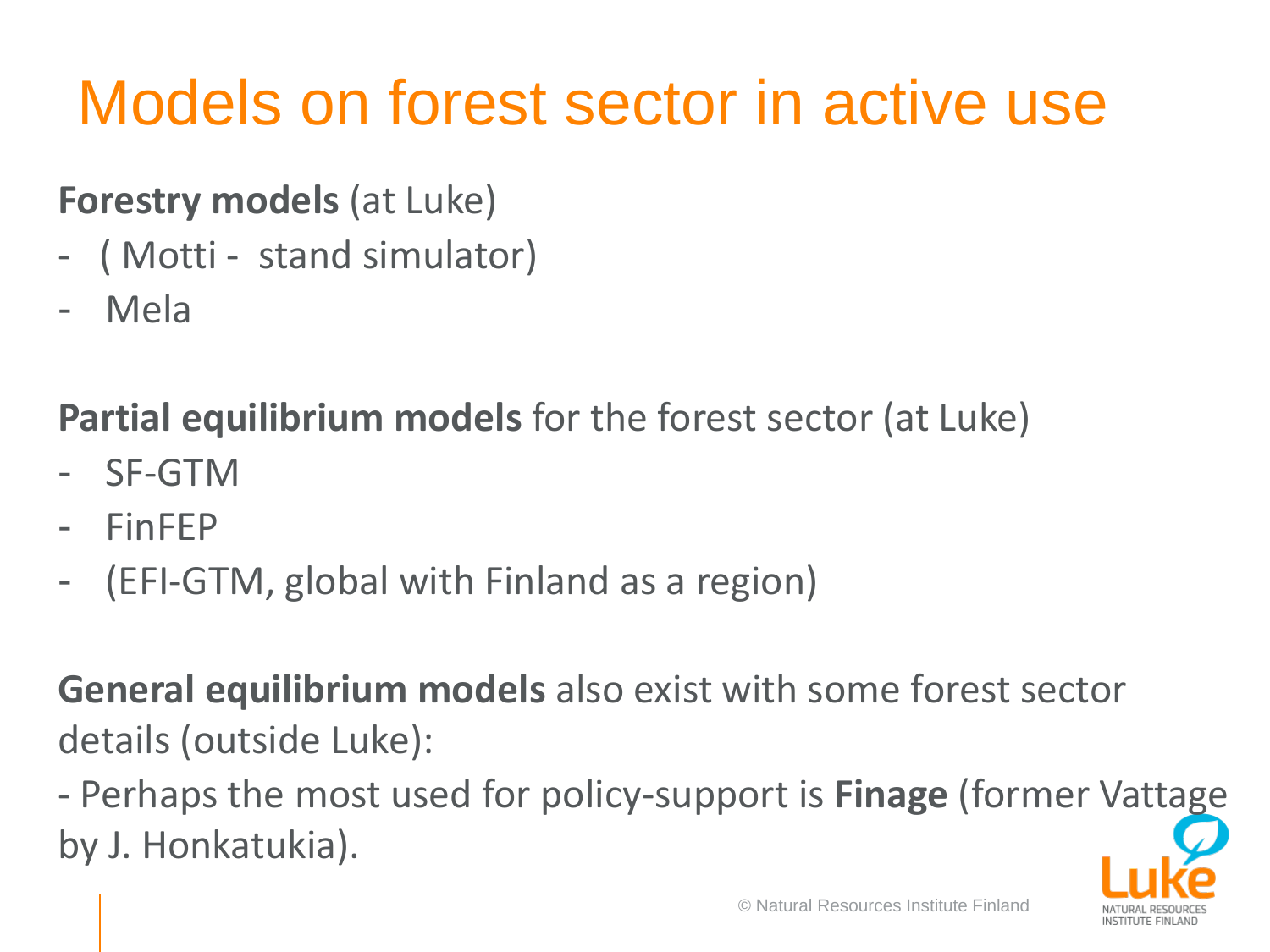## MELA – a forest planning tool of Luke

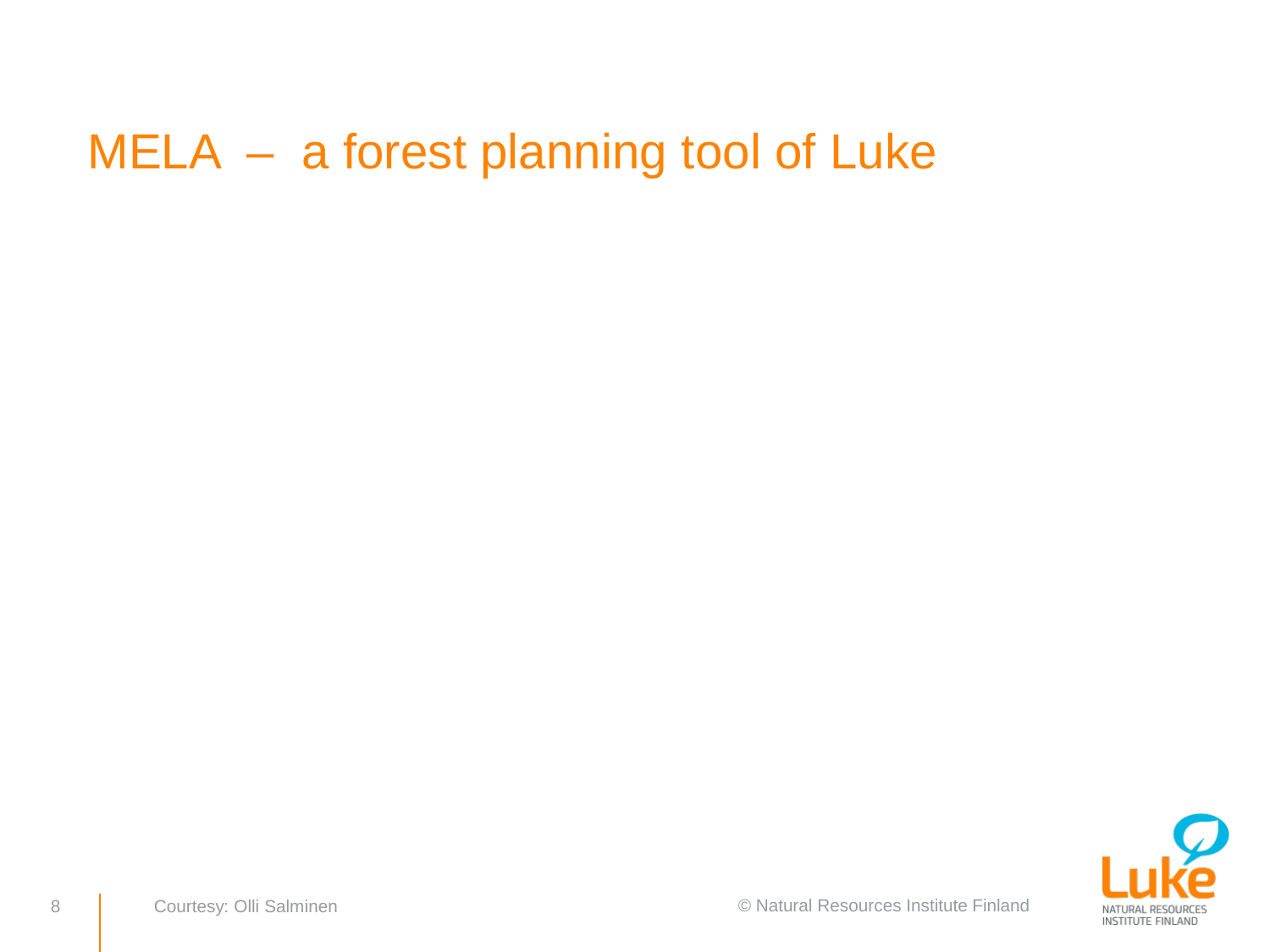## MELA – a forest planning tool of Luke

- is a decision support system generated for Finnish conditions for solving such problems as:
	- $\triangleright$  what are the production potentials of forests and
	- $\triangleright$  how to manage forests to meet the overall goals of the society/forest owner now and in the future
- applied (since 1996) also in 'practical' forest planning, e.g. in the Forest Service, in forest companies and in the organizations of the non-industrial private forest owners

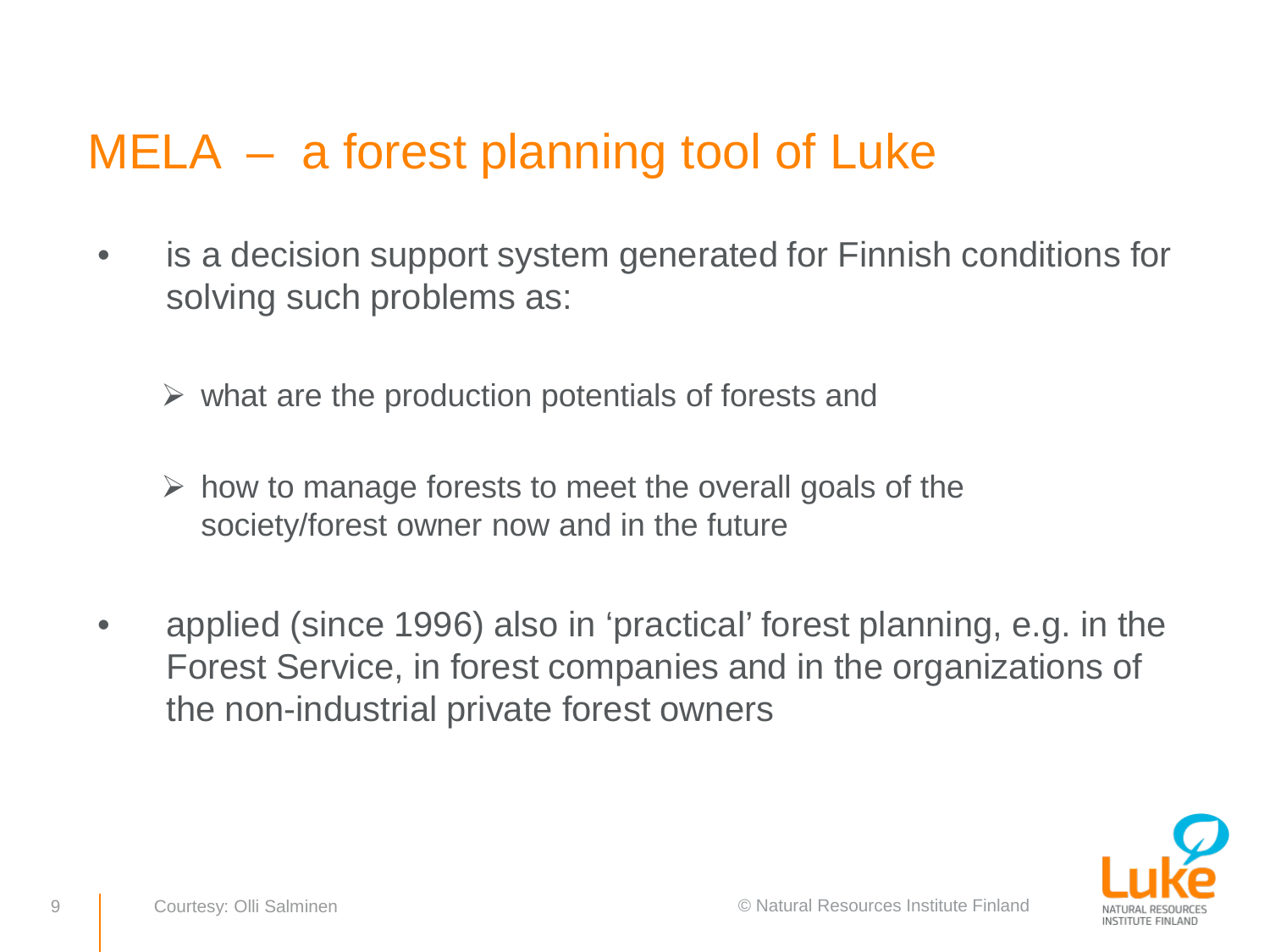## Main features

#### 1) Simulation

- (automated stand) simulator basing on individual tree models for producing alternative development and treatment options for stands
- 2) Comparison of management alternatives
	- in MELA is applied linear programming (JLP, Lappi 1992)
- 3) Report generator

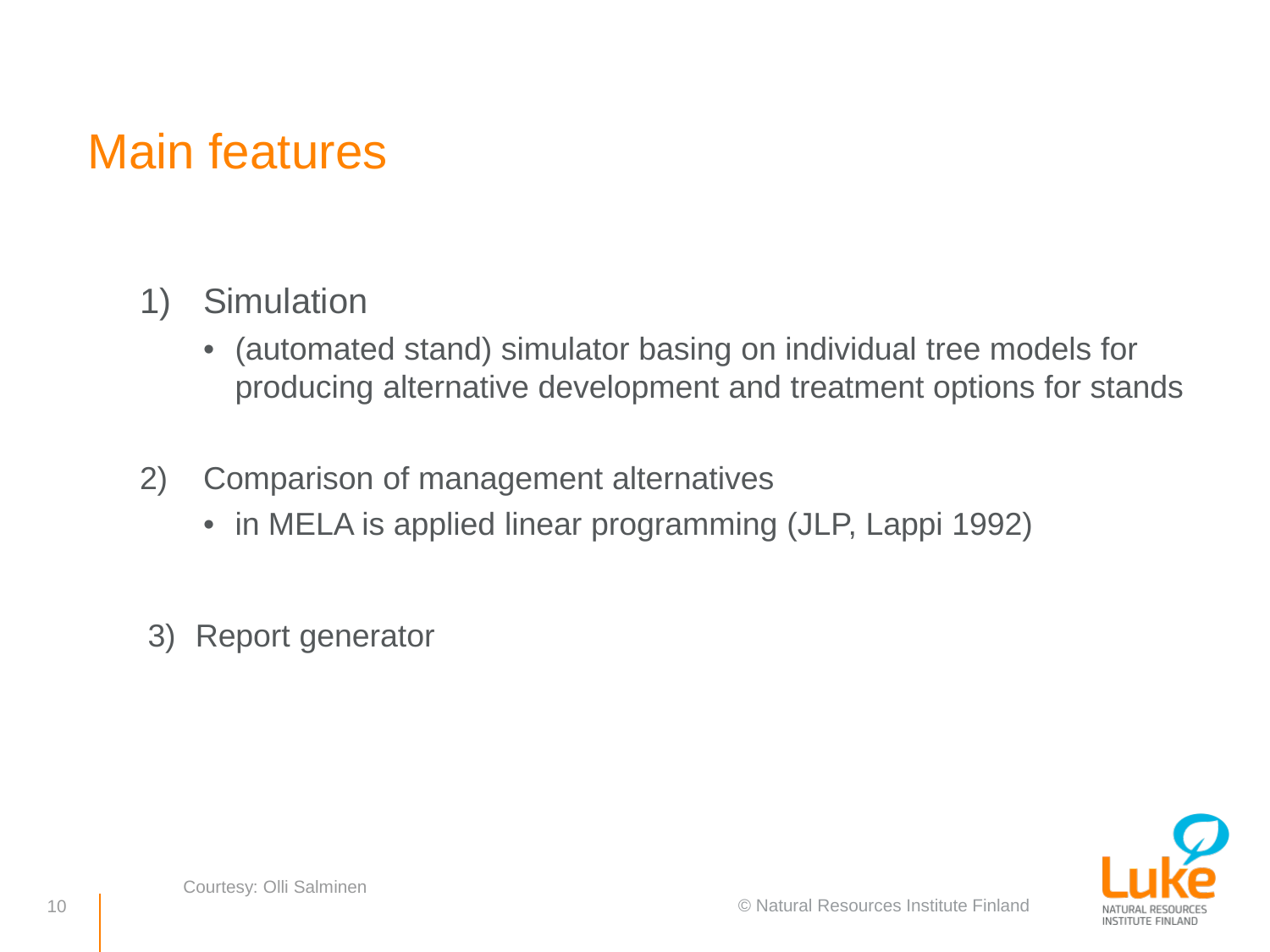### Simulation of management schedules





Courtesy: Olli Salminen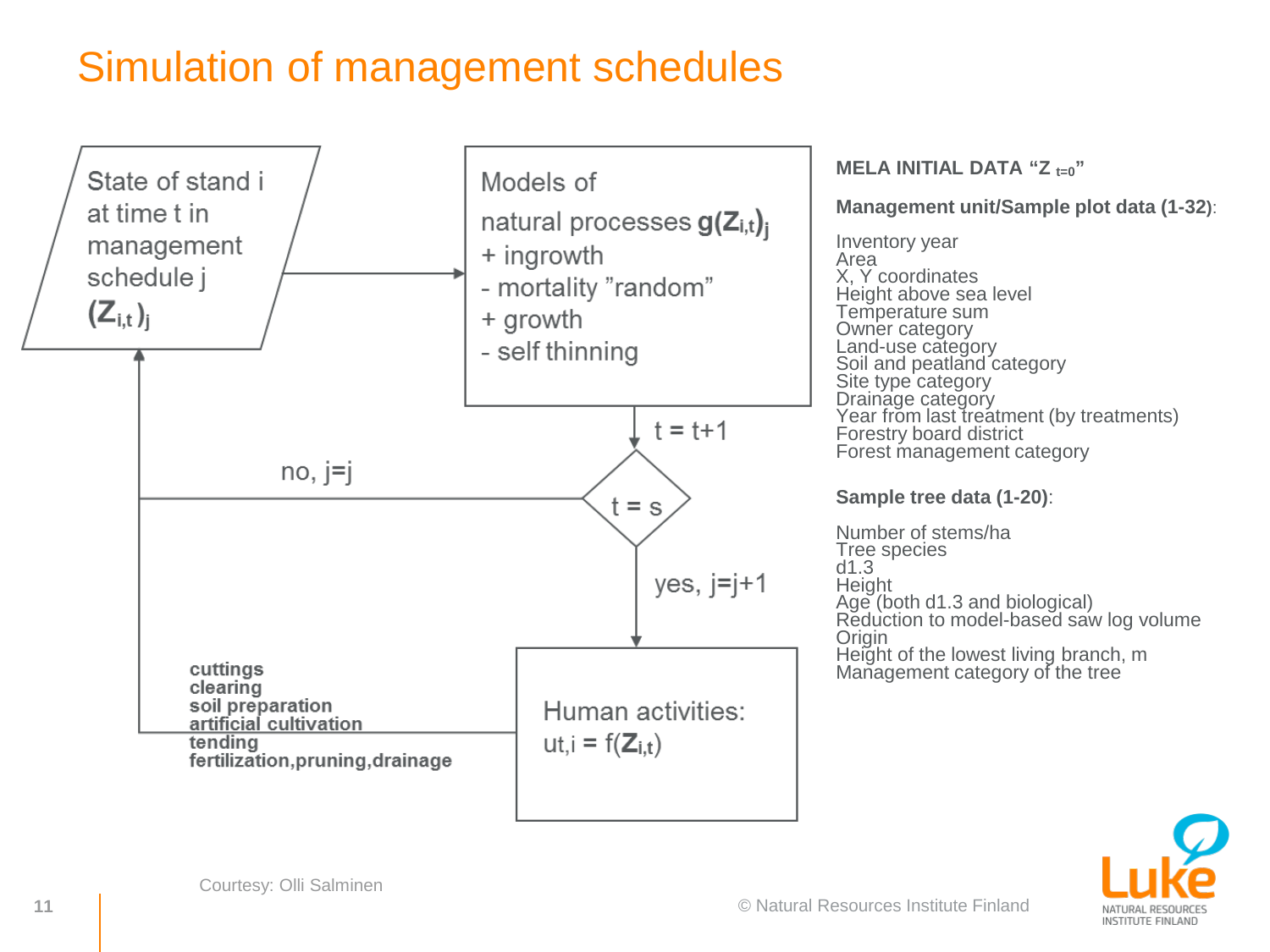### Simulation tree of alternative management schedules





Courtesy: Olli Salminen

© Natural Resources Institute Finland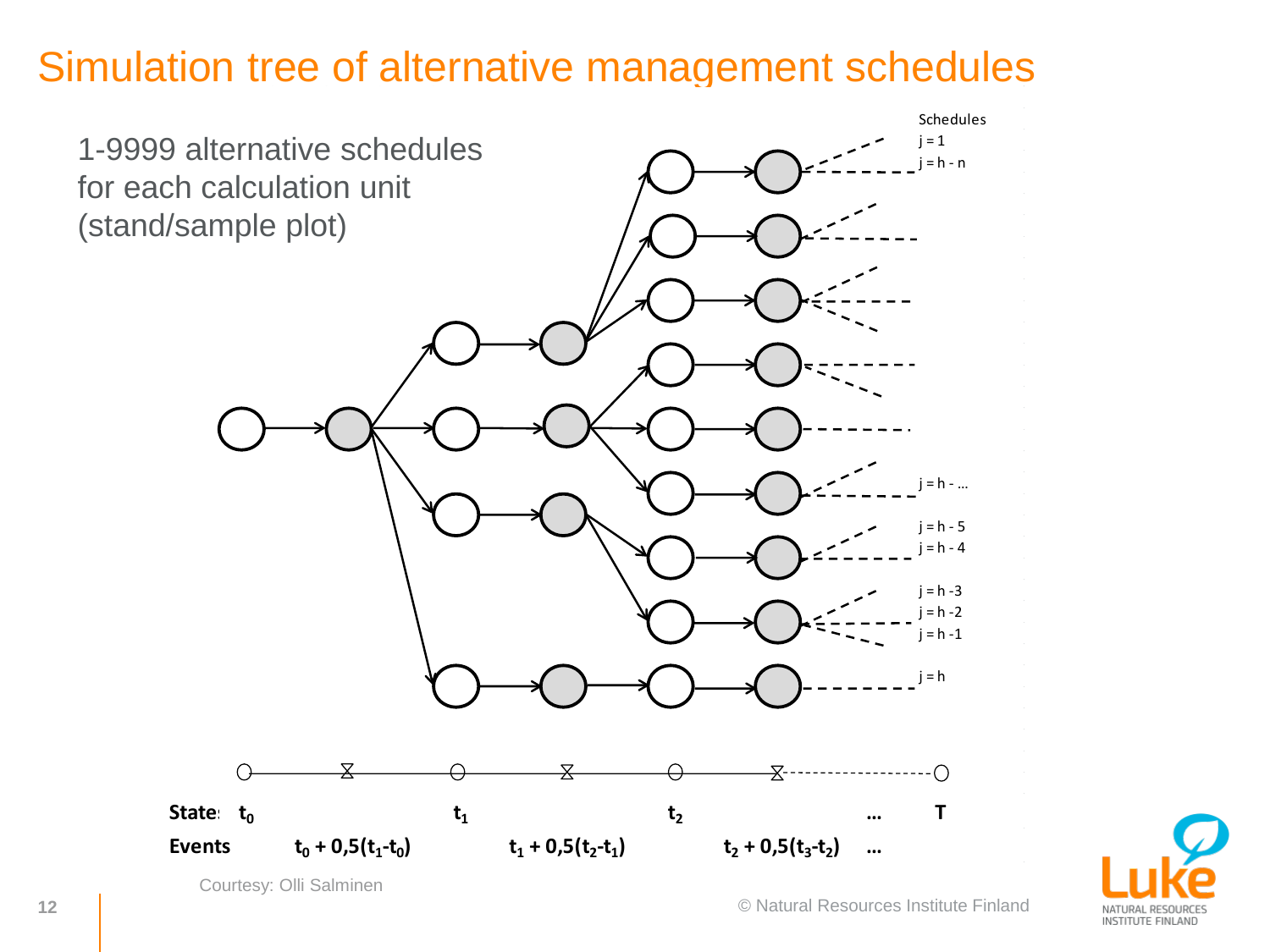### General structure of MELA analyses



**INSTITUTE FINLAND**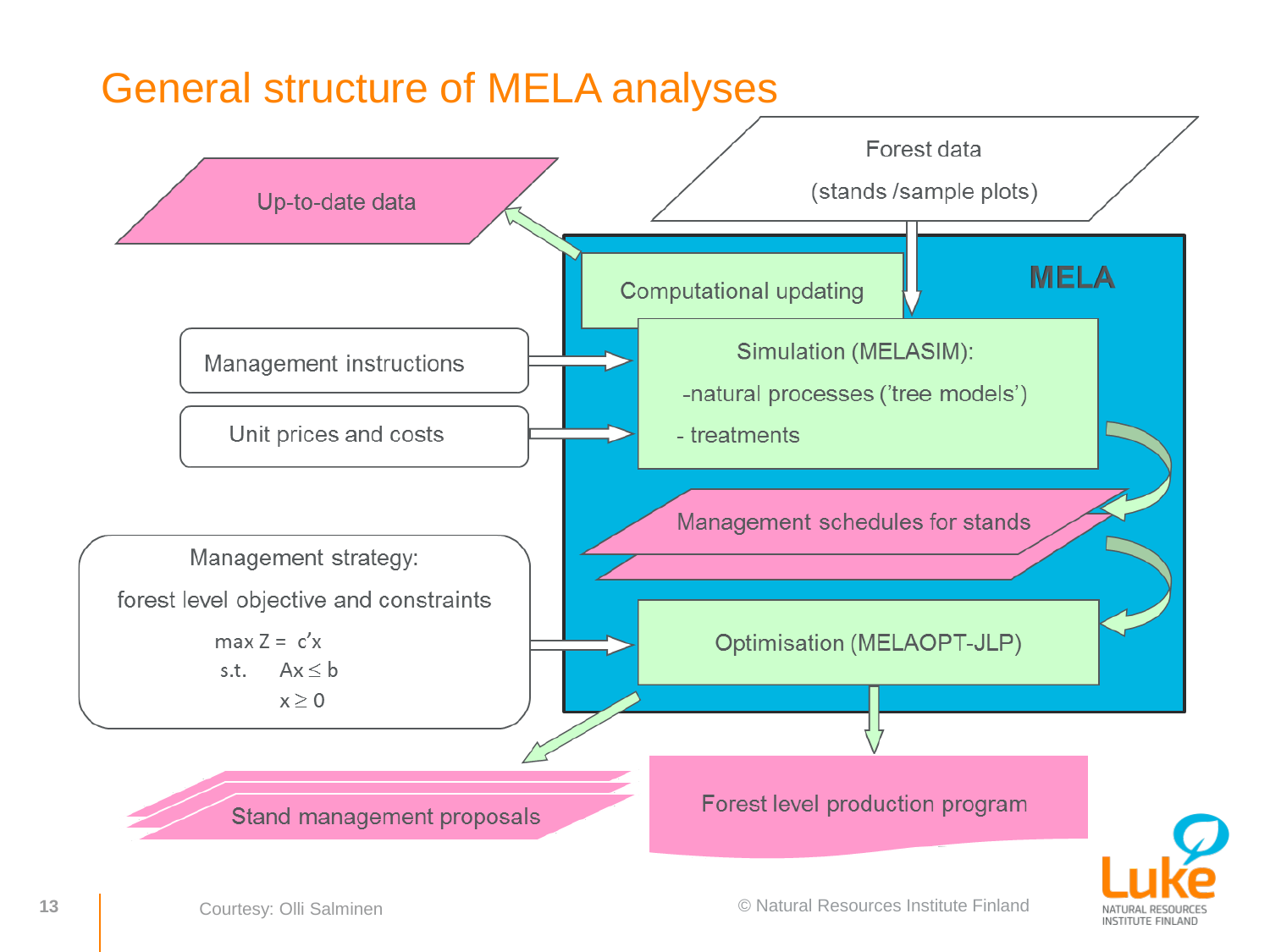### SF-GTM –model

A regionalised economic model for the Finnish wood using sectors

- Forest industries (production line level)
- Producers of heat, power and biofuels (plant level)
- Supply of domestic and imported wood fibre (supply functions)
- Transports and trade of commodities in these sectors
- Demand for the products in the exogenous sectors/consumers
- Data now defined by *municipalities* ->model can address the demand and supply of forest based commodities at a rather local level
- Also, transport flows can be considered (roads ok; rail network is yet to be added).



- Modelled in GAMS and very flexible to mochify alroes Institute Finland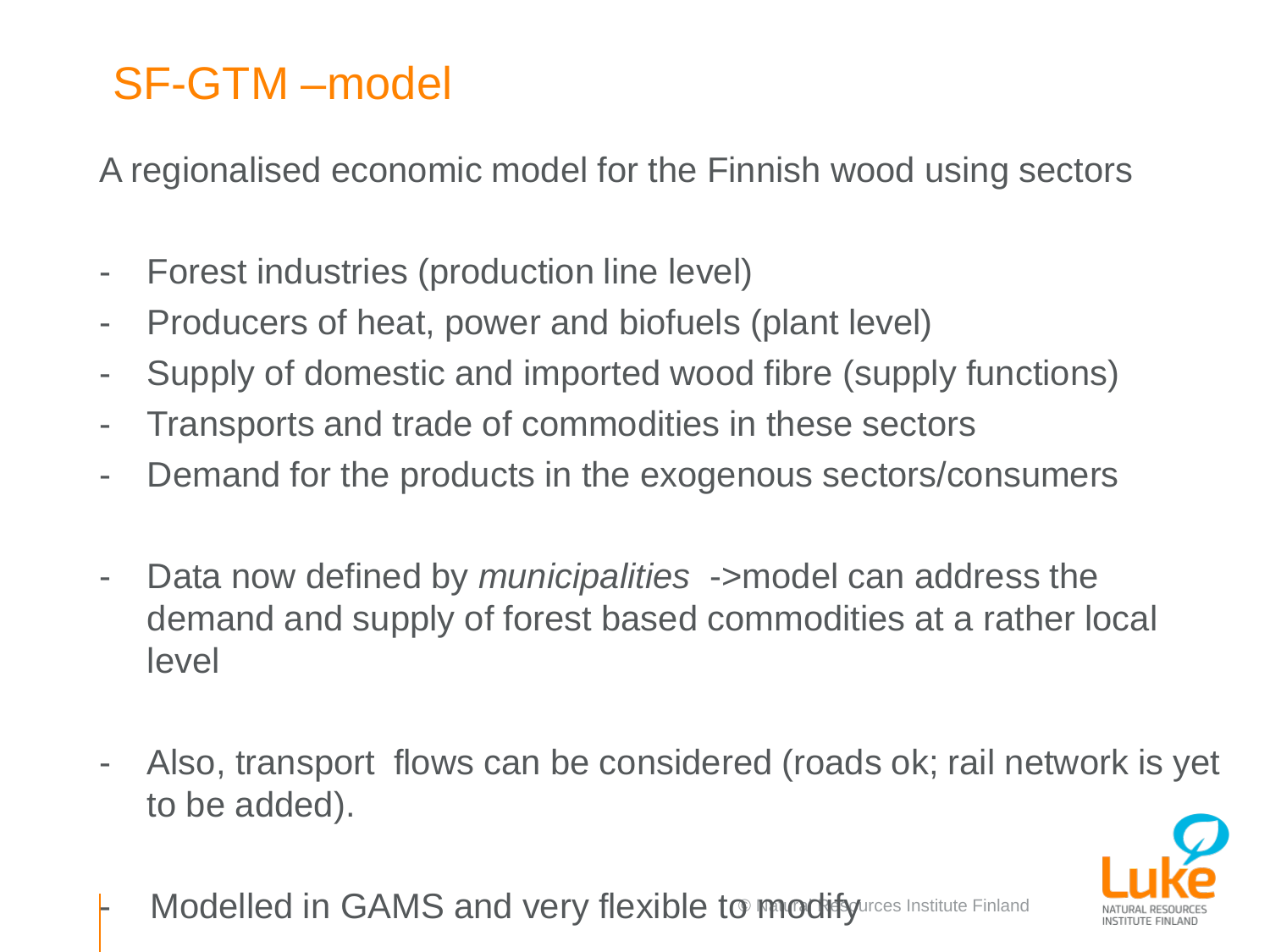### SF-GTM –model is a partial equilibrium model

Like most partial equilibrium models of the kind, the model is founded on the following basic assumptions

- Market agents (consumers, producers, traders) maximize their own best whether it's welfare or profit
- "The invisible hand" of the economy takes care that all possibilities for making an extra buck or welfare improvement are exhausted
- Markets thus find an (Nash) equilibrium where
	- No agent can do any better
	- Equilibrium prices clear the market physically: demand equals supply

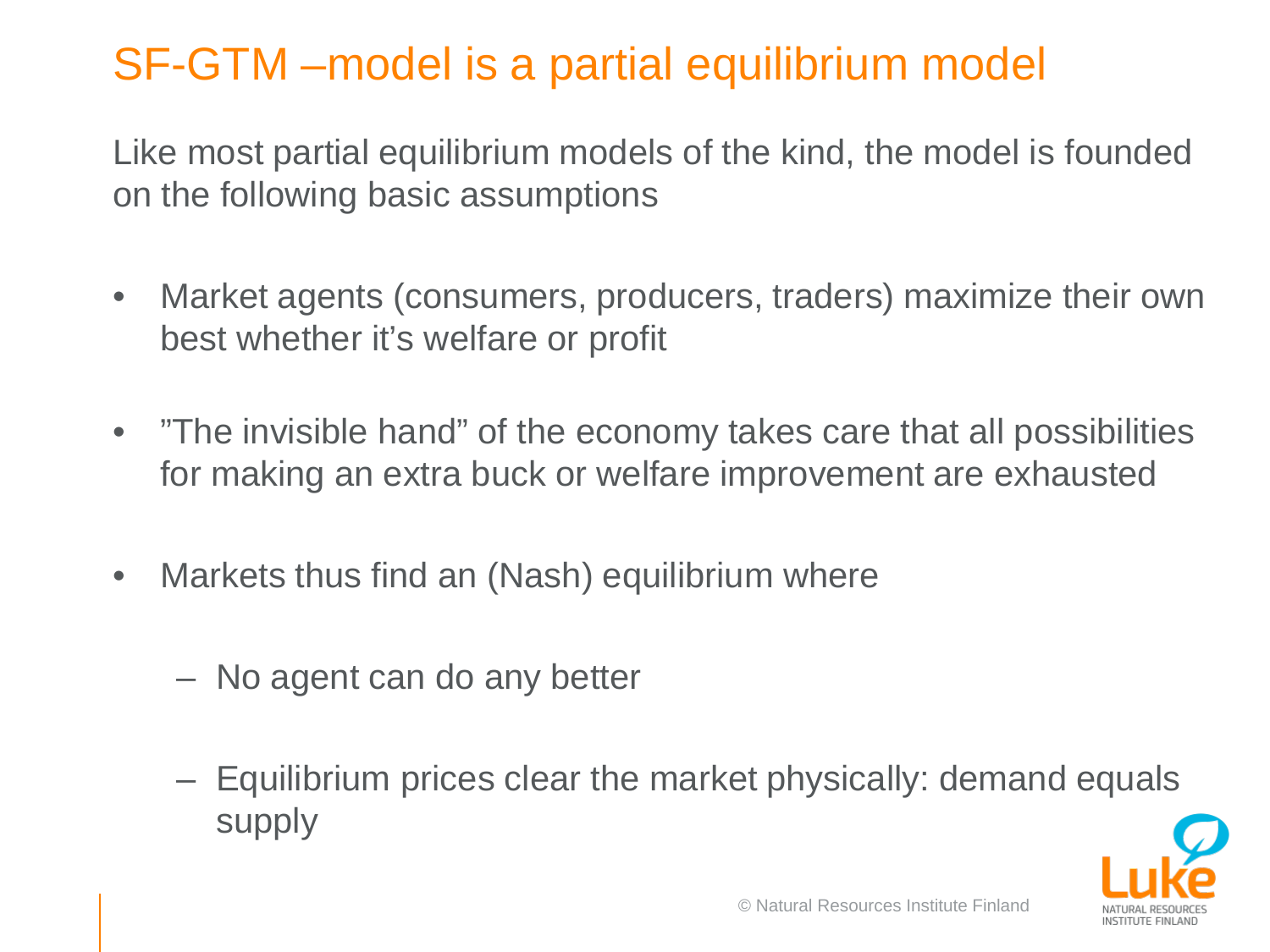Simplified model structure of SF-GTM in one region: there are 15 forest centers and about 400 municipalities as regions

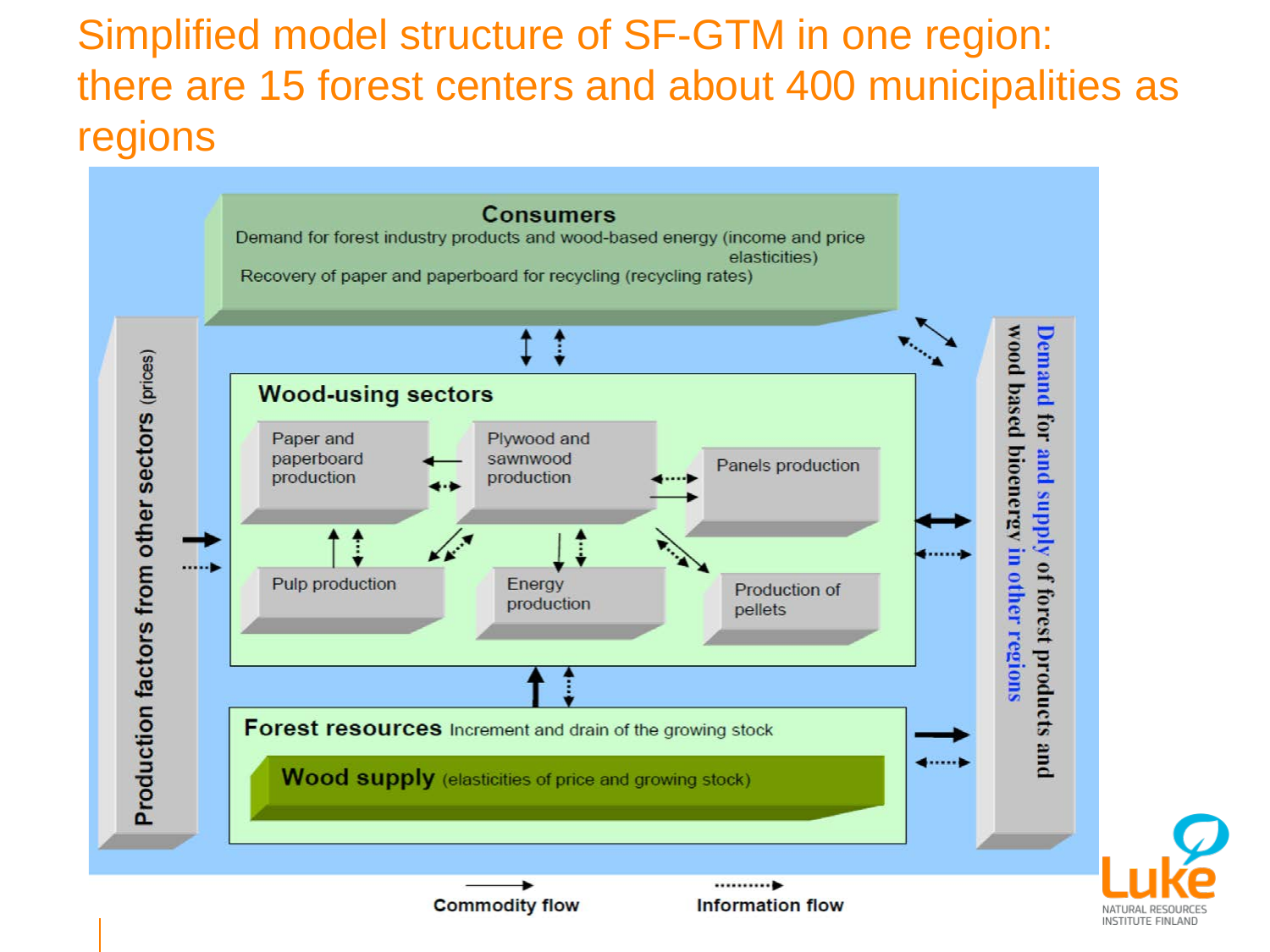### SF-GTM –model: individual players summed to one model

• Producers maximize profit

• Consumers maximize their welfare

--

$$
Max_{z^i} \qquad \pi^iz^i - \sum_k \int_0^{z_k^i} C_k^i(z_k) \mathrm{d} z_k
$$

$$
Max_{q^i} \qquad \sum_k \int_0^{q_k^i} P_k^i(q_k) \mathrm{d} q_k - \pi^i q^i
$$

• Maximizing the profits from trading removes the arbitrage possibilities

$$
Max_{e_k^{ij},e_k^{ji}} \qquad \sum_{jk} \left[ \left(\pi_k^j-\pi_k^i-D_k^{ij}\right)\!\!e_k^{ij}+\left(\pi_k^i-\pi_k^j-D_k^{ji}\right)\!\!e_k^{ji}\right]
$$

These separable problems are summed to one problem and solved with the condition that market clear and other constraints of the individual agents (Samuelson's tactic)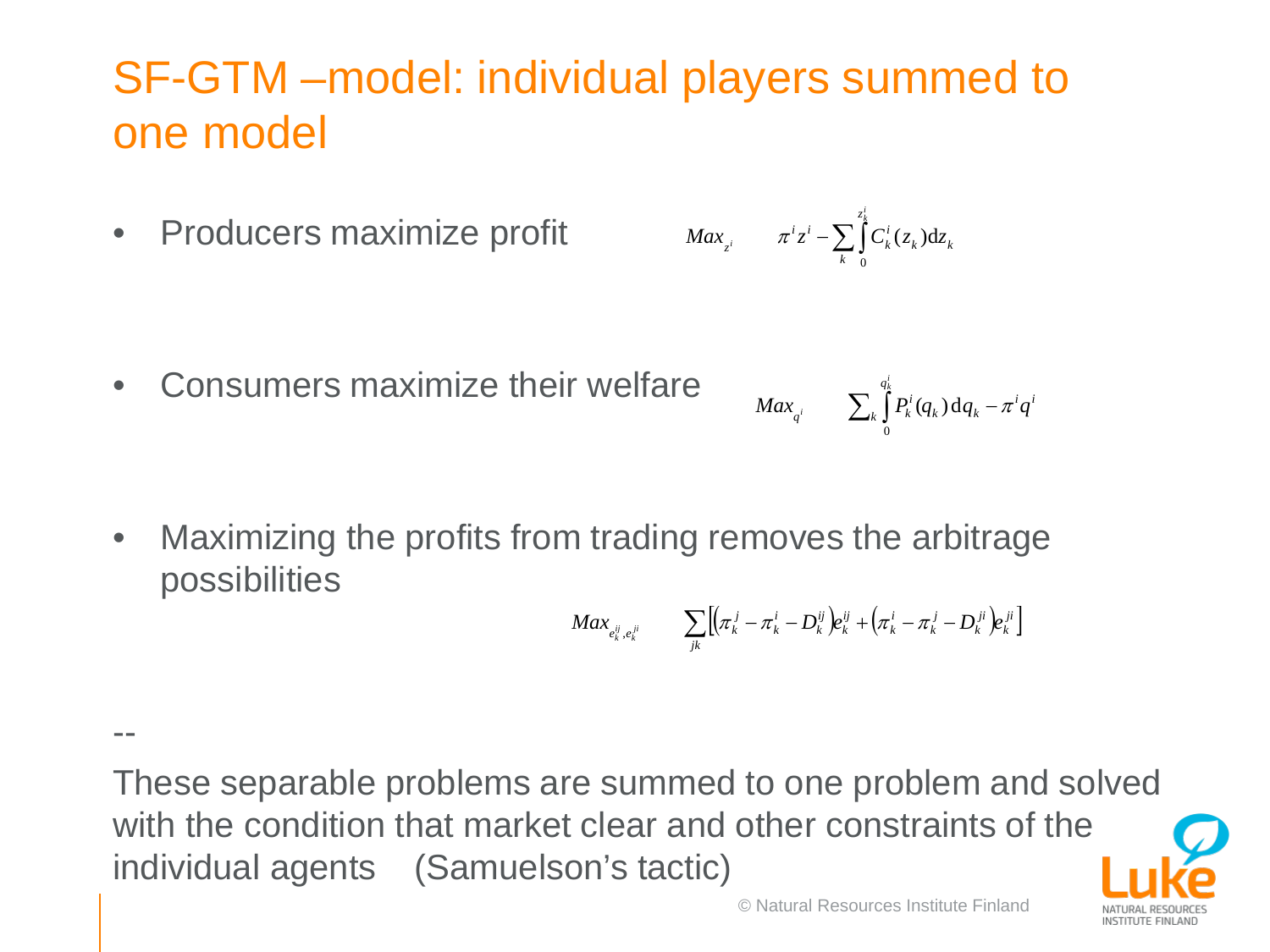## FinFEP -model



© Natural Resources Institute Finland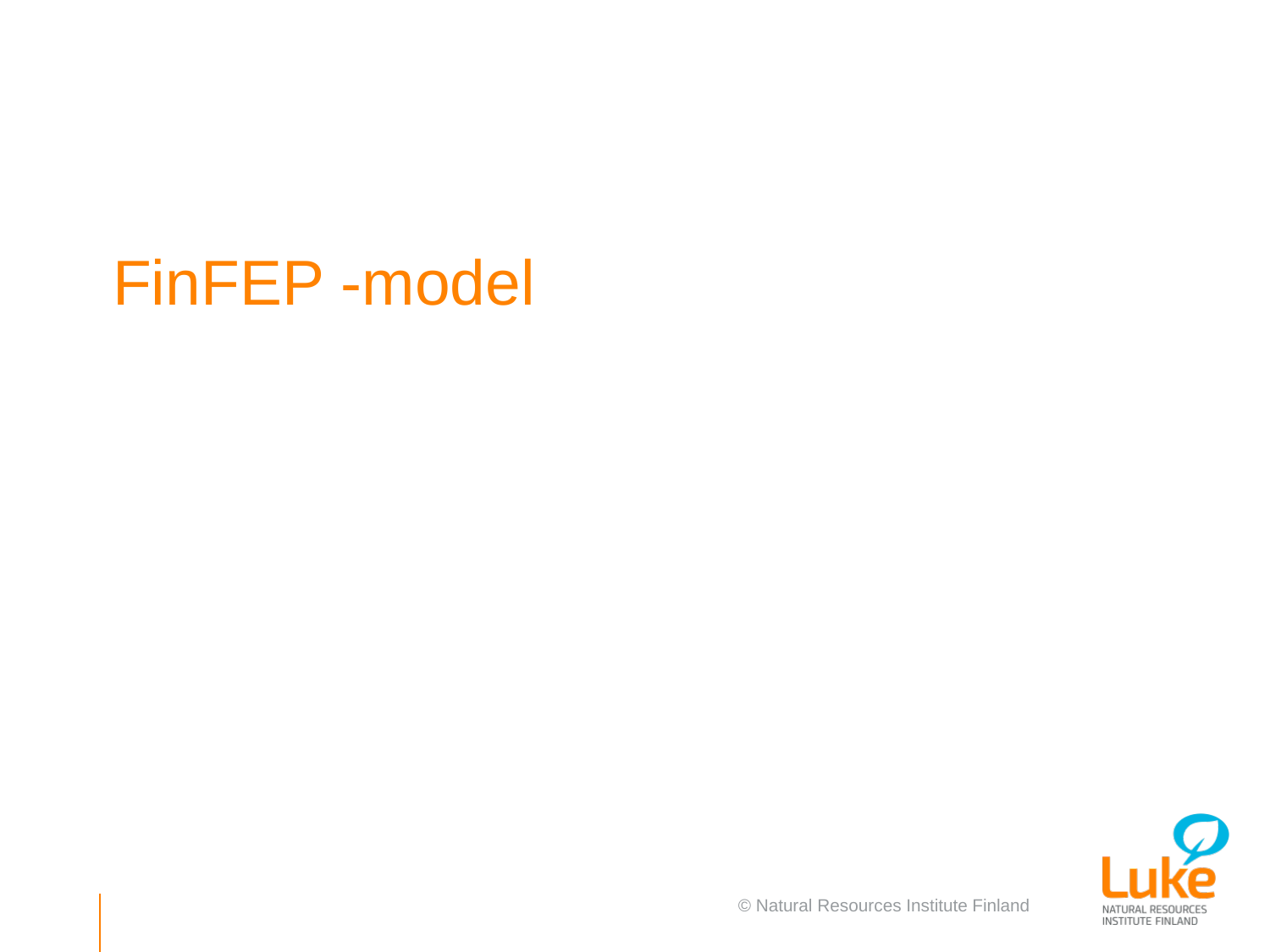#### **FinFEP-Finnish Forest and Energy Policy Model**

http://urn.fi/URN:ISBN:978-952-326-119-8



The model is used in Policy Support: • EU Climate and Energy Scheme: How to integrate the LULUCF sector (http://vnk.fi/documents/10616/1094245/VN **K-EU2030** +raportti+-+final.pdf/33813d7b-8907-468a-9aa4-362450b66f69) . New Policy Designs for Natural Resource **Sectors** (http://urn.fi/URN:ISBN:978-952-326-020-7).